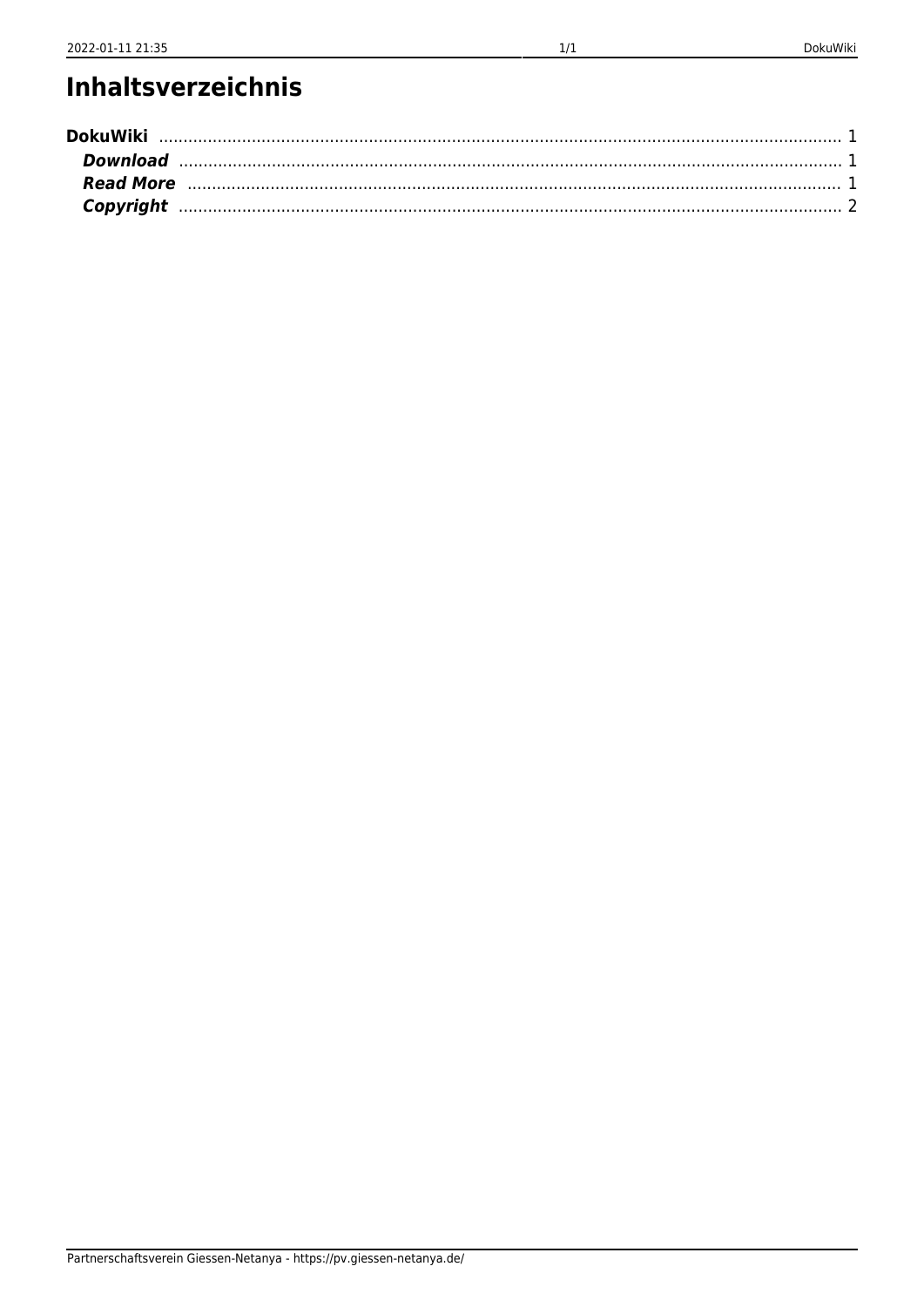# <span id="page-1-0"></span>**DokuWiki**



DokuWikiis a simple to use and highly versatile Open Source Wwiki software that doesn't require a database. It is loved by users for its clean and readable [syntax.](https://pv.giessen-netanya.de/wiki/syntax) The ease of maintenance, backup and integration makes it an administrator's favorite. Built in  $\leq$  [access controls](https://www.dokuwiki.org/acl) and  $\leq$  [authentication connectors](https://www.dokuwiki.org/auth) make DokuWiki especially useful in the enterprise context and the large number of [plugins](https://www.dokuwiki.org/plugins) contributed by its vibrant community allow for a broad range of use cases beyond a traditional wiki.

Read the CDokuWiki Manual to unleash the full power of DokuWiki.

### <span id="page-1-1"></span>**Download**

DokuWiki is available at<https://download.dokuwiki.org/>

### <span id="page-1-2"></span>**Read More**

All documentation and additional information besides the [syntax description](https://pv.giessen-netanya.de/wiki/syntax) is maintained in the DokuWiki at <www.dokuwiki.org.

#### **About DokuWiki**

- $\bullet$   $\mathbb Z$ [A feature list](https://www.dokuwiki.org/features)  $\mathbb Q$
- Mappy Users
- *<u></u>[Who wrote about it](https://www.dokuwiki.org/press)*
- ■[What Bloggers think](https://www.dokuwiki.org/blogroll)
- [Compare it with other wiki software](https://www.wikimatrix.org/show/DokuWiki)

#### **Installing DokuWiki**

- **[System Requirements](https://www.dokuwiki.org/requirements)**
- [Download DokuWiki](https://download.dokuwiki.org/) <sup>1</sup>
- [Change Log](https://www.dokuwiki.org/changes)
- $\bullet$   $\mathbb Z$  [How to install or upgrade](https://www.dokuwiki.org/Install)  $\mathbb Q$
- **[Configuration](https://www.dokuwiki.org/config)**

#### **Using DokuWiki**

- *[Wiki Syntax](https://www.dokuwiki.org/syntax)*
- $\bullet$   $\leq$  [The manual](https://www.dokuwiki.org/manual)  $\bullet$
- [Frequently Asked Questions \(FAQ\)](https://www.dokuwiki.org/FAQ)
- [Glossary](https://www.dokuwiki.org/glossary)

#### **Customizing DokuWiki**

● ■[Tips and Tricks](https://www.dokuwiki.org/tips)